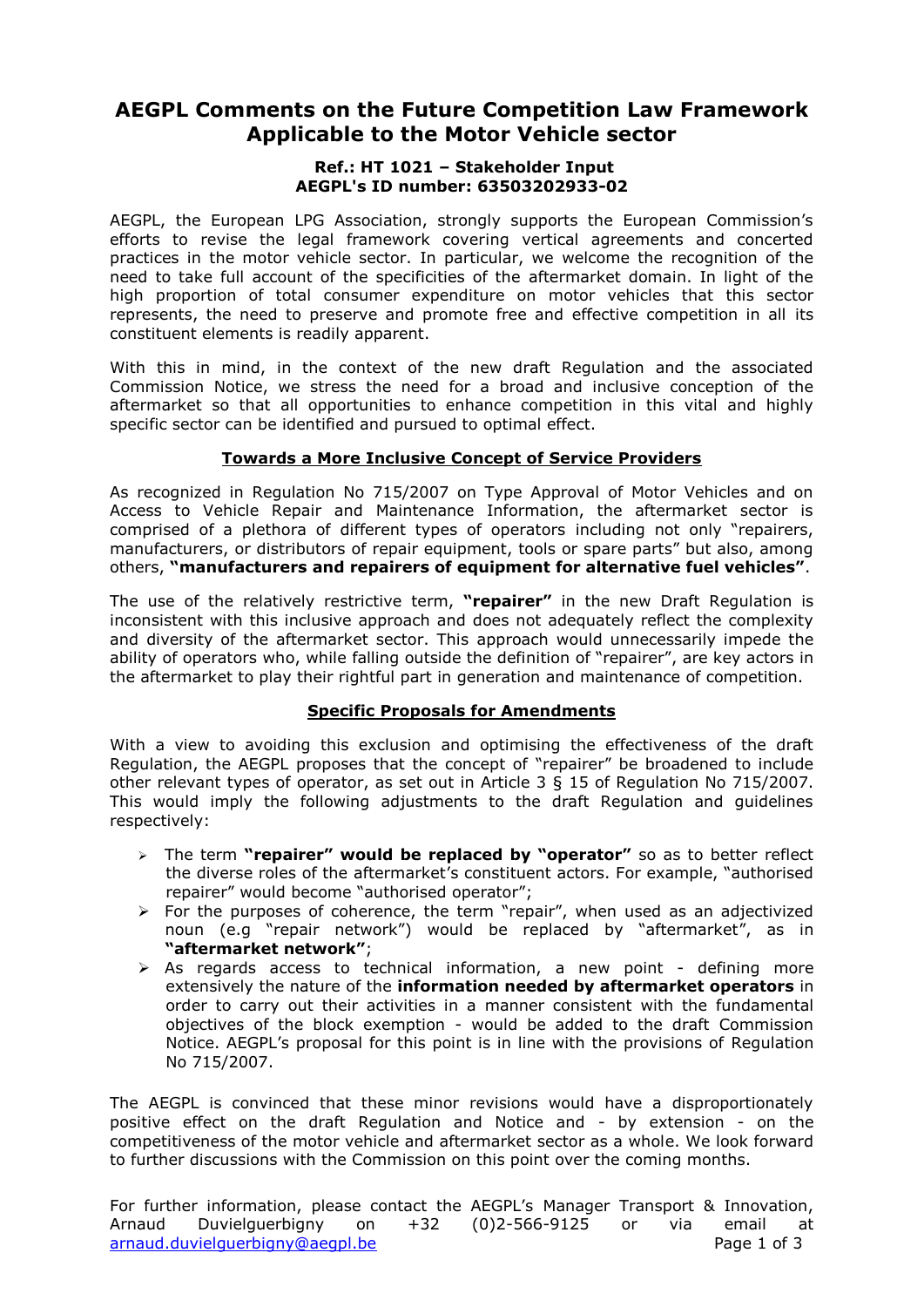

# **Annex I - Detailed Proposals For Revisions to the Draft Regulation**

### **COMMISSION REGULATION (EC) No …/.. of on the application of Article 101(3) of the Treaty to categories of vertical agreements and concerted practices in the motor vehicle sector**

### **Article 1, § a and b, to be amended as follows:**

*Article 1 Definitions*  1. For the purposes of this Regulation, the following definitions shall apply:

(a) "authorised **operator** repairer" means a provider of repair and maintenance services for motor vehicles operating within the distribution system set up by a supplier of motor vehicles;

*Hence, replace, wherever it is used, the wording "authorised repairer" with "authorised operator".*

(b) "independent **operator** repairer" means a provider of repair and maintenance services for motor vehicles not operating within the distribution system set up by the supplier of the motor vehicles for which it provides repair or maintenance; an authorised repairer within the distribution system of a given supplier shall be deemed to be an independent repairer for the purposes of this Regulation to the extent that he provides repair or maintenance services for motor vehicles in respect of which he is not a member of the respective supplier's distribution system;